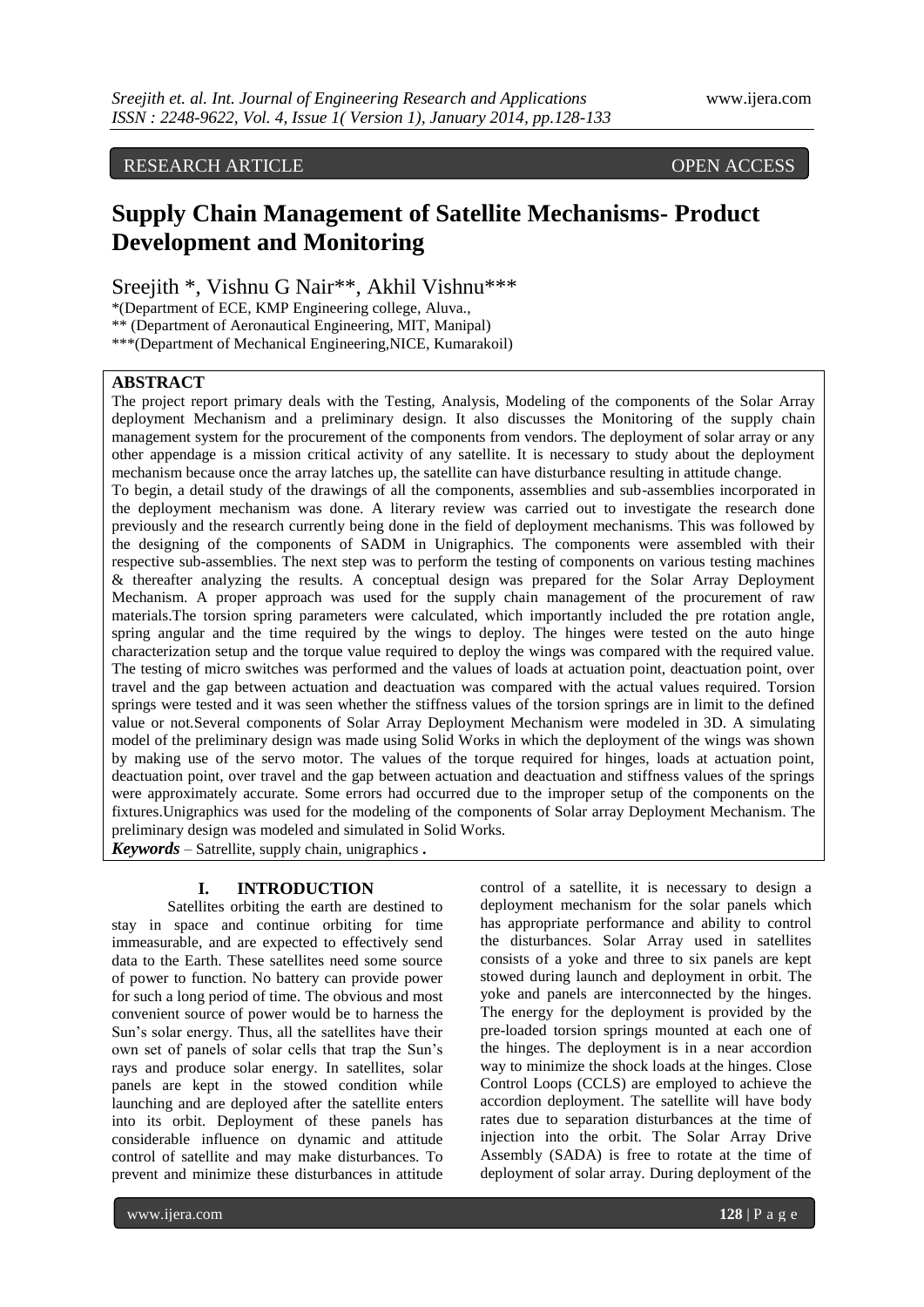array and because of body rates, the solar array is acted upon by an induced torque about the SADA axis which makes it to rotate. Because of this rotation, the solar array may hit any projection, which in turn affect the deployment and/or damage some sensitive devices In the early stages of space exploration when spacecrafts used to be small, mechanically simple and essentially devoid of flexibility, they were idealized as rigid bodies, essentially interconnected. However, for a modern space vehicle carrying deployable members, which are inherently flexible, this assumption is no longer true. These changes were due to following factors:

 In response to demanding mission requirements, satellite configurations have become more and more complex to maintain a delicate balance between diverse constraints of weight, space, performance control and their optimum realization.

 The ever increasing demand of power for operation of the on-board instrumentation, scientific experiments and communication systems has been reflected in the size of solar panels and antennas.

Considering the power requirements, none of the batteries can run for a lifetime to support the satellites, which are destined to be in the orbit for time infinite and serve their purpose. Thus, the most beneficial power source would be to harness solar energy. Thus, all the satellites have their own set of panels of solar cells that trap the Sun"s rays and produce solar energy.

 $\Box$  Complex operational satellites require large appendages (only in some missions) to detect low frequency signals.

To meet the mission requirements of weight reduction and efficient design of these systems, the designers must focus their attention on the interaction between structural vibrations, system dynamics and control. In order to keep up to these technology demands, one must understand the need of Solar Array Deployment Mechanism. The primary objective of the work is to study and understand the various assemblies incorporated in SADM. This is to be followed by the literary review & 3D modeling of different components and then assemble them with respect to their assemblies in Unigraphics. Analysis of different components and assemblies will be carried out using different testing mechanisms such as hinges and solar array drive assembly will make use of hinge characterization setup, spacers to be tested in friction test setup, torsion springs to be tested using Labview and torsion testing machine & micro switches using universal testing machine.The secondary objective is to provide a preliminary design and simulation for solar array deployment mechanism which will be less complicated and practically feasible. The design and simulation of the preliminary design will be carried out using Solid

Works. The third objective, the monitoring of supply chain management of the components from several vendors acquired for SADM project will also be done. The models and assemblies can be assembled along with the satellite deck and a structural/flow analysis can be done using the ADAMS software. The preliminary design for solar array deployment will be a much less complicated design than the design being used currently for deployment.

# **II. II TESTING AND ANALYSIS Automatic Hinge Characterization for different hinges and SADA**

Hinge characterization testing system is specially designed and developed to test the angular deflection of the Hinge pairs. This System operates on servo motor with required speed and required angle. Servomotor is used for controlling the angular deflection of the clutches. High accuracy inbuilt encoder is used to monitor and control the angle. Reaction Torque sensor is used to measure Torque directly in terms of kgfcm. Different fixtures are provided to fix the hinge pairs. End limit proximity switches are provided to avoid the accidents to motor and safety of the fixtures. This torque is translated into electrical signal as change in resistance of strain gauges, the change in resistance indicates the degree of deformation which in turn directly proportional to



applied Torque. The Solar panels should deploy at a constant rate to avoid disturbances.[5]

3.2.2 Friction Testing Procedure for Spacers

The Purpose of this test is to ensure required minimum friction is generated in the fabricated aluminum inter panel spacers. It mainly consists of friction test setup, load cell and load setup. The test spacers and off-line test Delrin Spacers are mounted coaxially  $\&$  loaded to the hold down load of W=X Kgf. Apply load laterally by rotating the gear box handle in the clockwise direction to move the rectangular block in the lateral position till the S type load cell DRO displays Y Kg. The spacer should not slide for the applied lateral load. In case there is no reduction in load on the display whilst increasing the load to Y kg the component will be acceptable or else the component will be rejected.

#### **UTM testing of Micro Switches**

The purpose of this machine is to find out force/displacement characteristics of limit switch.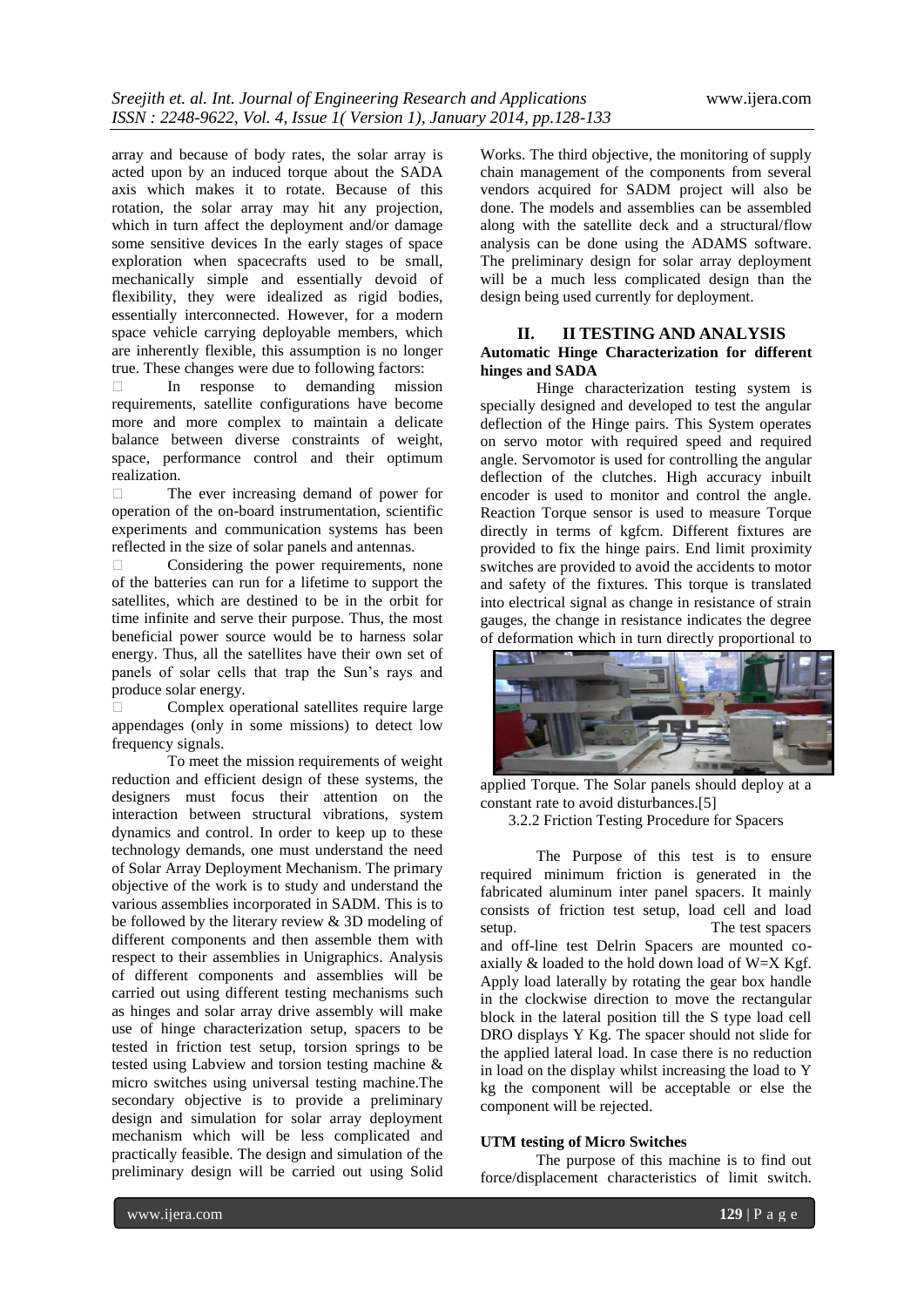Calibrate X &Y scale of graph plotter using a knowing/calibrated source of force/ deflection and record scale setting on the graph paper.Fix the limit switch on the holder. Torque the fixing screw to only X kgf-cm and not to a higher value. Position the plunger so as to load the lever at the specific distance from it fulcrum & apply the load gradually up to actuation. Apply load for Y mm more displacement (Over travel) beyond actuation and note down the load. The load Vs deflection graph (continuous graph) has to be plotted. Obtain actuation, de actuation and Y mm over-travel points from the graph. The acceptance criterion is based on the loads for actuation, deactuation, Y mm over travel and the gap between actuation and deactuation.Pawl Spring testing for finding the stiffness of the pawl springsThe purpose of the test is to find the stiffness of the pawl springs. Dismantle the "L" Bracket of the fixture & Fix the Pawl Spring on the spacer provided on the shaft with one arm of the pawl spring below the 3 mm dia. pin provided on the pulley. Re fix the "L" bracket with the other arm above the 3 mm dia. pin on the bracket. Now the system is ready for testing. Put equal weights on both sides of the pan to make the connecting rope slide properly on the pulley. Now rotate the wheel so that the 3mm dia. pin just touches the arm of the spring arm. Note the radial reading i.e. for load zero. Now load the pan with a wt. of 10 gm. on the spring compression side. Note the radial reading. Similarly perform it for every additional 10 gm. till a total of 40 gm. If the deflection is within limits the spring is acceptable or else it has to be rejected

#### **Testing for Torsion Springs**

Testing of the torsion springs is performed using Labview and Torsion testing machines. The main aim is to calculate the stiffness value of the torsion springs. Initially the value of the load as per the requirement is fixed and the RPM is set to a minimum value so as to avoid the occurring of the jerks. Spring is mounted on the mandrel such that it is in the ideal condition i.e. no external load is acting on it. Torque sensors are incorporated in the testing machine for the measurement of the torque. When the load value reaches to the specified load the load starts decreasing and thereafter the spring is unloaded. The lab view provides with the stiffness value, this value is used to calculate the pre rotation angle. Pre rotation angle is the angle which is initially given to the springs. This acts as a source of potential energy, which is used while for the deployment of the panels.After the completion of the testing and analysis of the components and assemblies a research on design considerations and material required for the production of components was carried out which was followed by the preliminary design of a deployment mechanism with

the help of the Research department of Larsen and Toubro.

#### **Material Selection**

Mostly Aluminium 6061 alloy is being used for the manufacturing of all the components of SADM because of the following reasons:6061 is a precipitation hardening aluminium alloy, containing magnesium and silicon as its major alloying elements. It has good mechanical properties and exhibits good weldability. It is commonly available in pre-tempered grades such as 6061-O (annealed) and tempered gradessuch as 6061-T6 (solutionized and artificially aged) and 6061-T651 (solutionized, stress-relieved stretched and artificially aged).The formula can be used for various strengths and modulus.

| $X(Score) =$ | Strength or Modulus (Property) |  |
|--------------|--------------------------------|--|
|              | (Cost * Density)               |  |

| Material                        | Tensile<br>Strength<br>(MPa) | Cost<br>$(\frac{5}{kg})$ | Density<br>$(kg/m^3)$ | Score |
|---------------------------------|------------------------------|--------------------------|-----------------------|-------|
| Al Alloy<br>7075 T <sub>6</sub> | 570                          | 9.5                      | 2.7                   | 22.22 |
| Al Alloy<br>6061 T6             | 300                          | 5.5                      | 2.7                   | 20.20 |

Table 3.2: Metallic Tensile Strength [8,9]

The alloy composition of 6061 is:

- Silicon minimum 0.4%, maximum 0.8% by weight
- $\bullet$  Iron no minimum, maximum 0.7%
- Copper minimum 0.15%, maximum 0.40%
- Manganese no minimum, maximum 0.15%
- Magnesium minimum 0.8%, maximum 1.2%
- Chromium minimum 0.04%, maximum 0.35%
- Zinc no minimum, maximum 0.25%
- Titanium no minimum, maximum 0.15%
- Other elements no more than 0.05% each, 0.15% total
- Remainder Aluminum (95.85%–98.56%)

The mechanical properties of 6061 depend greatly on the temper, or heat treatment, of the material. Young's Modulus is  $10\times10^6$  psi (69 GPa) regardless of temper. It is a versatile heat treatable extruded alloy with medium to high strength capabilities. Melting Point: Approx. 580°C. The basic characteristics of 6061alloy are:

- Medium to high strength
- Good toughness
- Good surface finish
- Excellent corrosion resistance to atmospheric conditions
- Can be anodized
- Good workability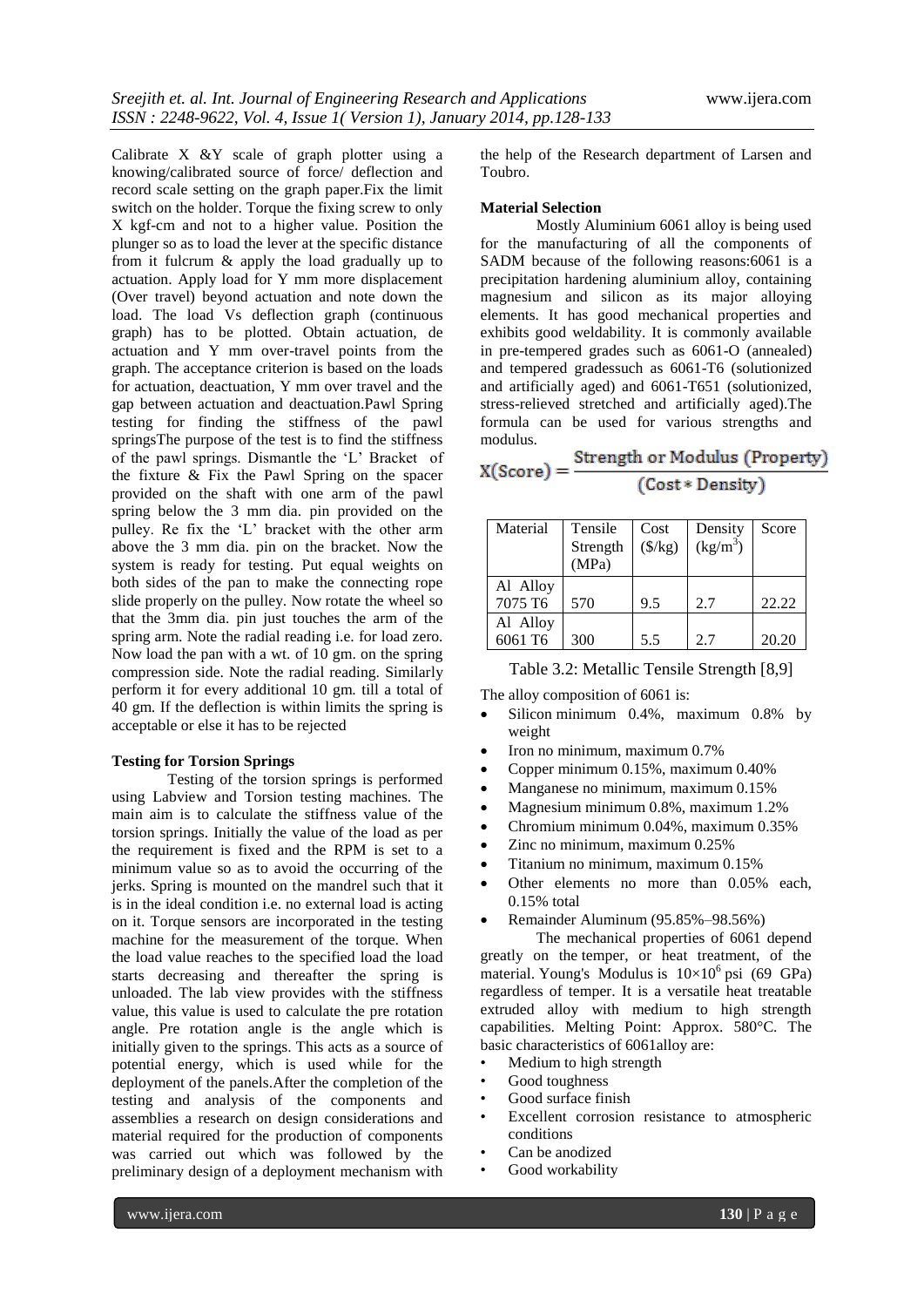As per the research carried out on the material considerations 7075 Aluminium alloy can also be used for the manufacturing of the SADM components because the following characteristics such as Elastic modulus, bulk modulus, density, Fatigue Strength, Hardness, Strength to weight ratio, tensile strength and shear strength are more as compared to the 6061 Aluminium Alloy. 7075 aluminum alloy's composition roughly includes 5.6– 6.1% zinc, 2.1–2.5% magnesium, 1.2–1.6% copper, and less than half a percent of silicon, iron, manganese, titanium, chromium, and other metals. But the cost factor comes into play, cost of 7075 alloy is almost double the cost of 6061 alloy. [10,11]

#### **Preliminary Design**

The present system involves a large amount of complexity due to the presence of hinges and springs. In the current system the springs will be stored with the certain amount of potential energy required to deploy the panels. When the potential energy will be released, deployment of panels will take place. The reliability of the deployment of the wings totally depends on these two. A proposal was made for making use of the rotors between the panels. As per the proposal a rotor will be mounted between the hinges of the panels which will help in the rotating of the solar panels. The design of the hinge was done with respect to the dimensions of the panels taken from [1]. The modeling of the Preliminary Design was carried out using Solid Works. The dimensions of the panels are as below:

| Length of Panel (m) | 1.40 |
|---------------------|------|
| Width of Panel (m)  | 1.80 |
| Length of yoke (m)  | 1.70 |

#### **III. RESULT ANALYSIS**

This chapter will discuss the result analysis of the Automatic hinge characterization for different hinges & SADA, UTM testing for micro switches and torsion testing for springs. It will also discuss about values obtained for the spring parameters.

#### **Auto Hinge Characterization**



Figure 4.1: Hinge characterization graph

The graph that has been plotted with the help of the auto hinge characterization machine shows that whether the torque required for stowing and deploying the panels is within the limit or not. The panel goes from  $180^\circ$  to  $0^\circ$ . The lever is provided with a certain amount of torque which is acted onto the panels. As the torque exceeds the resistance provided by the panel, panel starts its angular displacement  $180^\circ$  to  $0^\circ$ . At  $175^\circ$  the cycle is stopped for a second and the pawl is engaged. This leads to the increase in panel resistance therefore the torque required suddenly. increases. After the panel has moved from  $180^\circ$  to  $0^\circ$ , this implies it has reached the stowing condition. When the release of the panel starts taking place, resistance of the panel decreases and hence torque value decreases. This marks the beginning of the deployment cycle. The torque required keeps on decreasing with the angular displacement taking place. As the panel reaches  $175^\circ$ pawl gets engaged into the cam profile therefore there is a sudden rise in the torque required to move the panel. When the panel reaches 180 degrees, load value decreases to zero.

# **switches** 忧

**Universal Testing Machine for testing of micro**

Figure 4.2: Graph of Micro switch Testing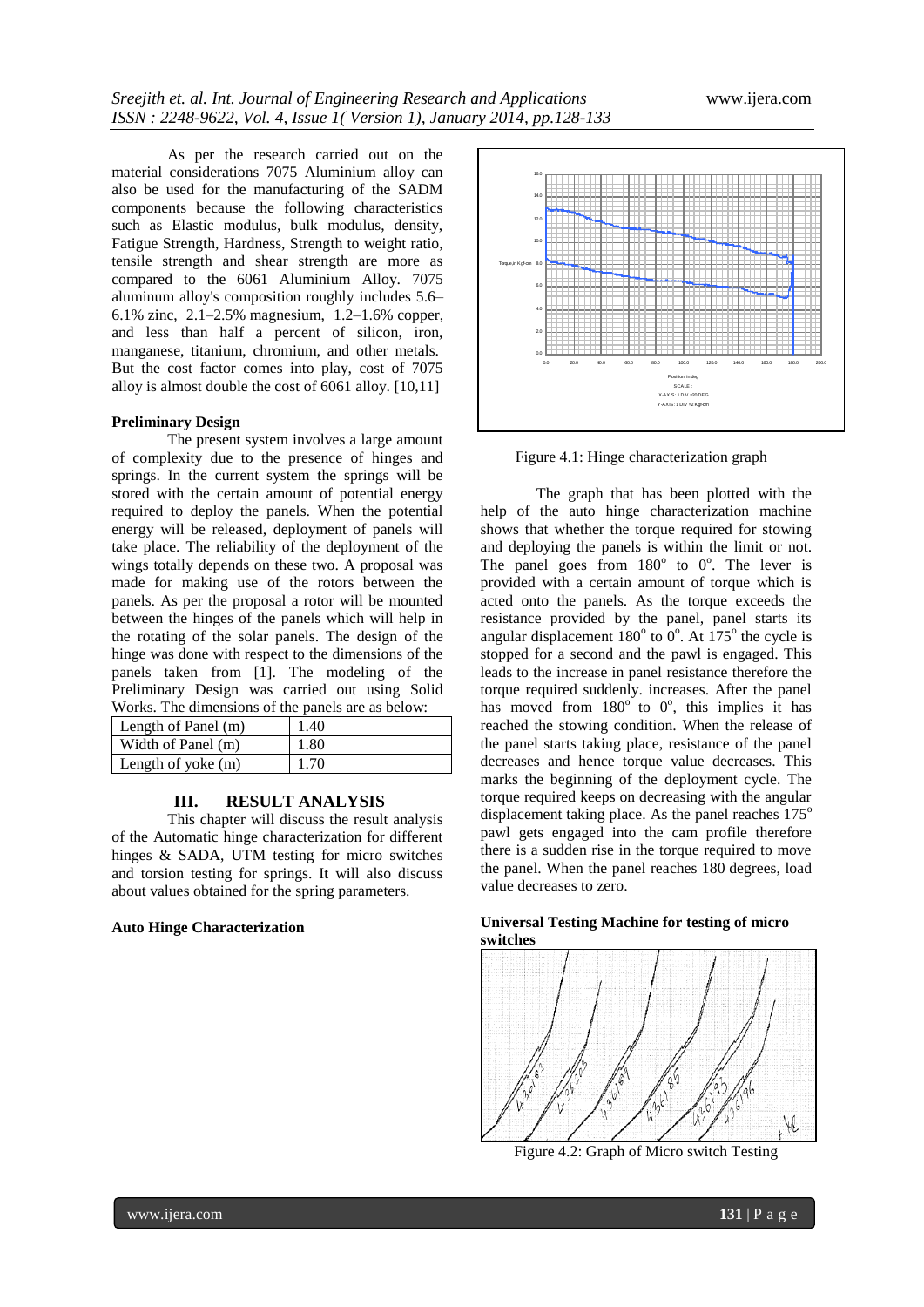The graph shows testing of six micro switches. Considering the micro number 436183. The Micro switch is loaded on the universal testing machine. The load keeps on increasing gradually till the actuation point. When the top lever of the micro switch touches the bottom lever, actuation takes place. Point A on the graphs shows the exact position where actuation is taking place. As the actuation takes place there is small sudden drop in the load. Micro switch is loaded till 1 mm after the actuation has taken place. The path it traces till the maximum load point is referred to as the Over travel. At the same rate of speed the load is decreased and the reverse. graph is plotted. The point where there is a sudden increase in the load value that point is referred as De actuation point. The acceptance criteria is based on the loads at actuation point deactuation point, Y mm over travel and the gap between actuation and deactuation. The values of the torque required for stowing/ deployment were found within the limit of the actual torque required. The stowing and deployment curves should be linear but because of some minor problems in the test setup the curve isn"t linear. Loads at actuation point and the deactuation point were found to be within the limit. Ymm over travel and the gap between actuation and deactuation were also satisfying the required conditions for micro switches. The mounting of the spring on the mandrel should be done properly and it should be checked that initially the spring is in an ideal condition. The rpm of the rotor should be kept as minimum as possible, so as to avoid the occurrence of the jerks. The occurrence of the jerks will lead to a sudden rise/fall of the load values. The stiffness value of the springs matched the required values.Several spring parameters were obtained on the basis of assumptions.

# **IV. Conclusion and Future Scope of Work**

The objectives of the project were to model the components of Solar Array deployment Mechanism in 3D, assemble them in their respective assemblies and coming up with the complete model. This was to be followed up by performing tests and analysis on several components on their respective testing setups. A conceptual design also had to be prepared and simulated in solid works. Simultaneously monitoring of the supply chain management of the components had to be performed.The Unigraphics software has been used for the modeling and assembling of the components of Solar Array deployment Mechanism, such as hinges, brackets, bolt terminals, spacers, springs, model of the satellite with the wings being in the stowed condition etc. Testing and analysis on various components and sub-assemblies was carried out on their respective testing setups. A preliminary

design was provided for the deployment mechanism in which a proposal for making use of servo motors instead between the panels was made. Simulation of the preliminary design was performed on Solid works. Status of the components under manufacturing processes and secondary treatments was updated weekly on excel sheets and presented in a graphical format.

As per the idea of making use of the servo motors for deployment of the wings, the simulation of the initial design along with all the assemblies can be tested in ADAMS to study the structural analysis, and deployment dynamics of solar array with spacecraft body rates. The deployment dynamics study takes into account the measured hardware characteristics such as fiction torque characteristics. A comparative study between the use of the servo motors and mechanically actuated devices that is the current mechanism can be carried out. The results obtained can be analyzed for both of them.

The load on the satellite (communication or navigation) keeps on varying depending upon the mission requirements. The material used for the production of panels & the number of solar cells incorporated on the panels to supply the energy to the satellite to move in the orbits are also the factors. Keeping these factors in mind, a sufficient amount rotor power will be required for the deployment of the panels.7075 Aluminum alloy can also be used for the manufacturing of the SADM components because of the following characteristics such as Elastic modulus, bulk modulus, density, Fatigue Strength, Hardness, Strength to weight ratio, tensile strength and shear strength are more as compared to the 6061 Aluminum Alloy. Though there hasn"t been any problem related to the use of 6061 Aluminum Alloy, but for more reliability 7075 aluminum alloy can be considered and used for the production of the components of SADM.

# **References**

# *Journal / Conference Papers*

- [1] B. Lakshmi Narayana, B.P. Nagaraj and B.S Nataraju, "Deployment Dynamics of Solar Array with Body Rates", International ADAMS User Conference, 2000, page numbers
- [2] Marino Fragnito and Sergio Vetrella, "A Space Release/Deployment System Actuated By Shape Memory Wires", Acta Astronautica, Vol 51, 2002, page numbers
- [3] Hamza Baig, "Integrated Design of Solar Panels Deployment Mechanisms For a Three Unit Cubesat", Arab Satellite Communication Organization, 2012, page numbers
- [4] Ju Won Jeong et al, "Development of a Tape Spring Hinge with a SMA Latch for a